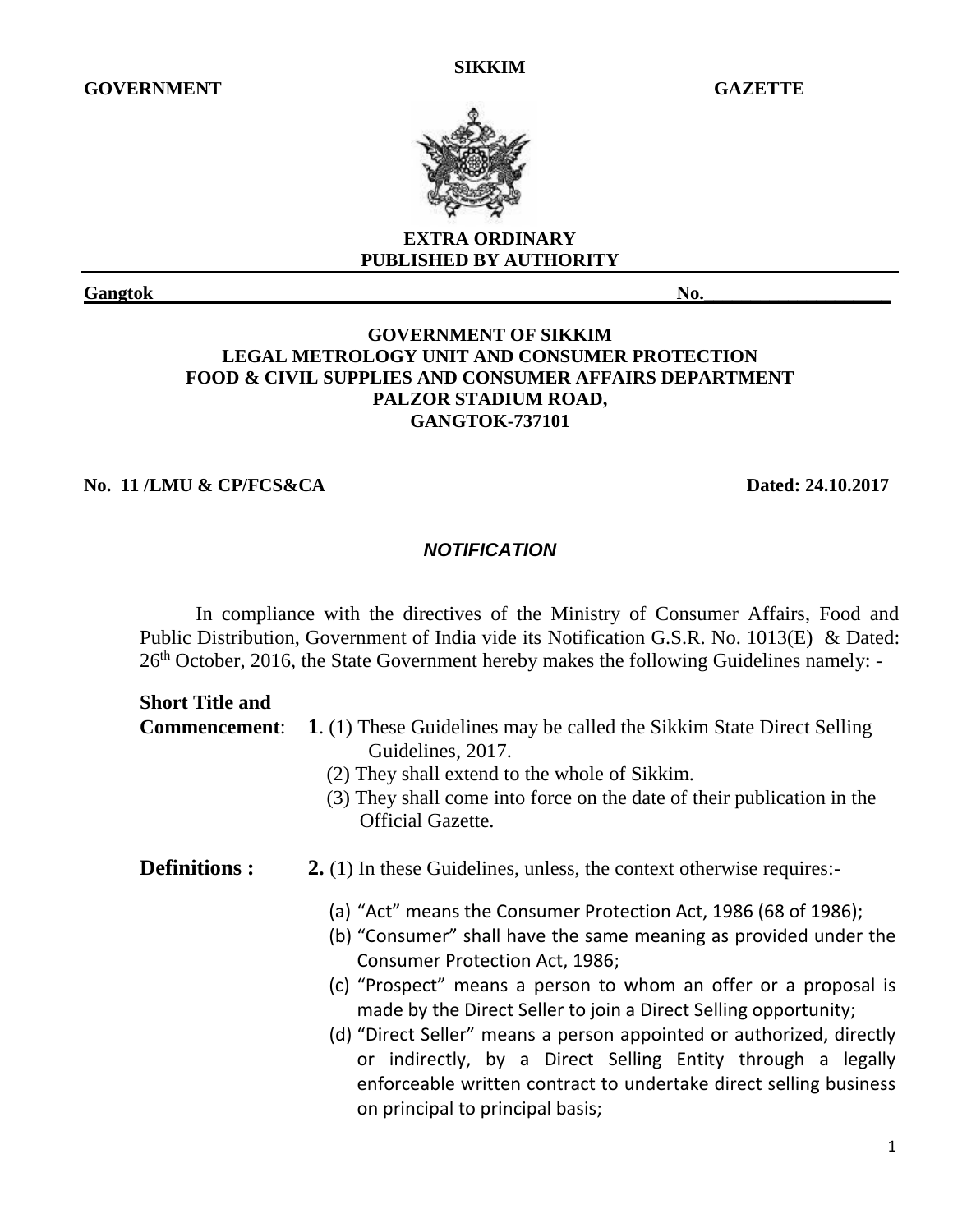(e) "Network of Direct Selling" means a network of direct sellers at different levels of distribution, who may recruit or introduce or sponsor further levels of direct sellers, who they then support:

Explanation: 'network of direct selling" shall mean any system of distribution or marketing adopted by a direct selling entity to undertake direct selling business and shall include the multi-level marketing method of distribution;

- (f) "Direct Selling" means marketing, distribution and sale of goods or providing of services as a part of network of Direct Selling other than under a pyramid scheme: Provided that such sale of goods or services occurs otherwise than through a "permanent retail location" to the consumers, generally in their houses or at their workplace or through explanation and demonstration of such goods and services at a particular place;
- (g) "Direct Selling Entity" means an entity, not being engaged in a pyramid scheme, which sells or offers to sell goods or services through a direct seller: Provided that "Direct Selling Entity" does not include any entity or business notified otherwise by the Government for the said purpose from time to time;
- (h) "Goods" means goods as defined in the Sale of Goods Act, 1930 and "service" means service as defined in the Consumer Protection Act, 1986;
- (i) "Saleable" shall mean, with respect to goods and / or services, unused and marketable, which has not expired, and which is not seasonal, discontinued or special promotion goods and / or services;
- (j) "Cooling-off Period" means the duration of time counted from the date when the direct seller and the direct selling entity enter into an agreement under Clause 5 and ending with date on which the contract is to be performed and within which the direct seller may repudiate the agreement without being subject to penalty for breach of contract;
- (k) "Pyramid Scheme" means a multi layered network of subscribers to a scheme formed by subscribers enrolling one or more subscribers in order to receive any benefit, directly or indirectly, as a result of enrolment, action or performance of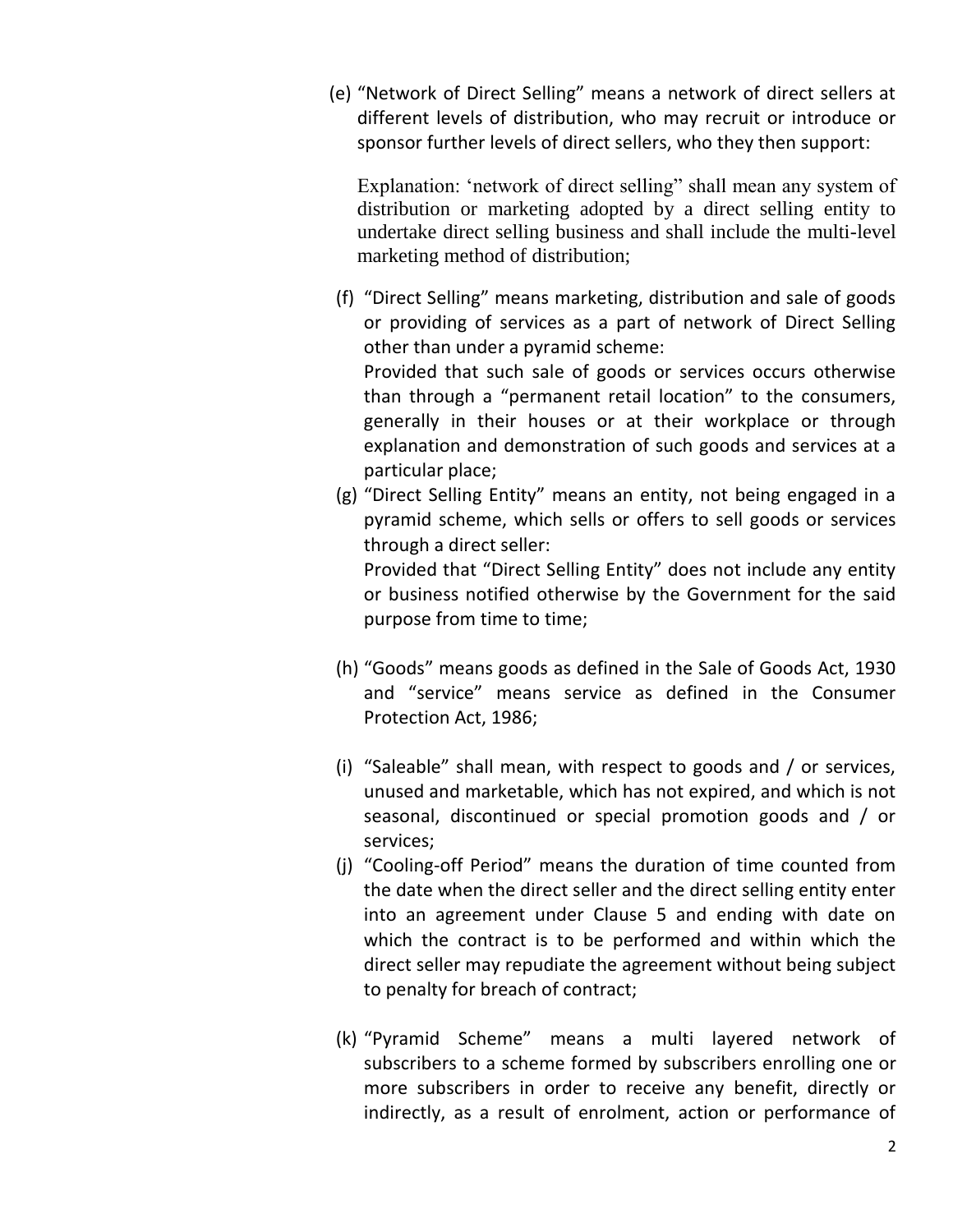additional subscribers to the scheme. The subscribers enrolling further subscriber(s) occupy higher position and the enrolled subscriber(s) lower position, thus, with successive enrolments, they form multi-layered network of subscribers:

Provided that the above definition of a "Pyramid Scheme" shall not apply to a multi layered network of subscribers to a scheme formed by a Direct Selling Entity, which consists of subscribers enrolling one or more subscribers in order to receive any benefit, directly or indirectly, where the benefit is as a result of sale of goods or services by subscribers and the scheme/ financial arrangement complies with all of the following:-

- i) It has no provision that a Direct Seller will receive remuneration or incentives for the recruitment/ enrollment of new participants.
- ii) It does not require a participant to purchase goods or services:-
- a) for an amount that exceeds an amount for which such goods or services can be expected to be sold or resold to consumers;
- b) for a quantity of goods or services that exceeds an amount that can be expected to be consumed by, sold or resold to consumers.
- iii) It does not require a participant to pay any entry/ registration fee, cost of sales demonstration equipment and materials or other fees relating to participation.
- iv) It provides a participant with a written contract describing the "material terms" of participation;
- v) It allows or provides for a participant a reasonable cooling-off period to participate or cancel participation in the scheme and receive a refund of any consideration given to participate in the operations.
- vi) It allows or provides for a buy-back or re-purchase policy for "currently marketable" goods or services sold to the participant at the request of the participant at reasonable terms.
- vii) It establishes a grievances redressal mechanism for consumers, more particularly described in Clause 8 herein.

Explanation  $1$  – For the purposes of this proviso the term "material terms" shall mean buy-back or re-purchase policy, cooling-off period, warranty and refund policy.

(l) "Money Circulation Scheme" has the same meaning as defined under the Prize Chits and Money Circulation Schemes (Banning) Act, 1978;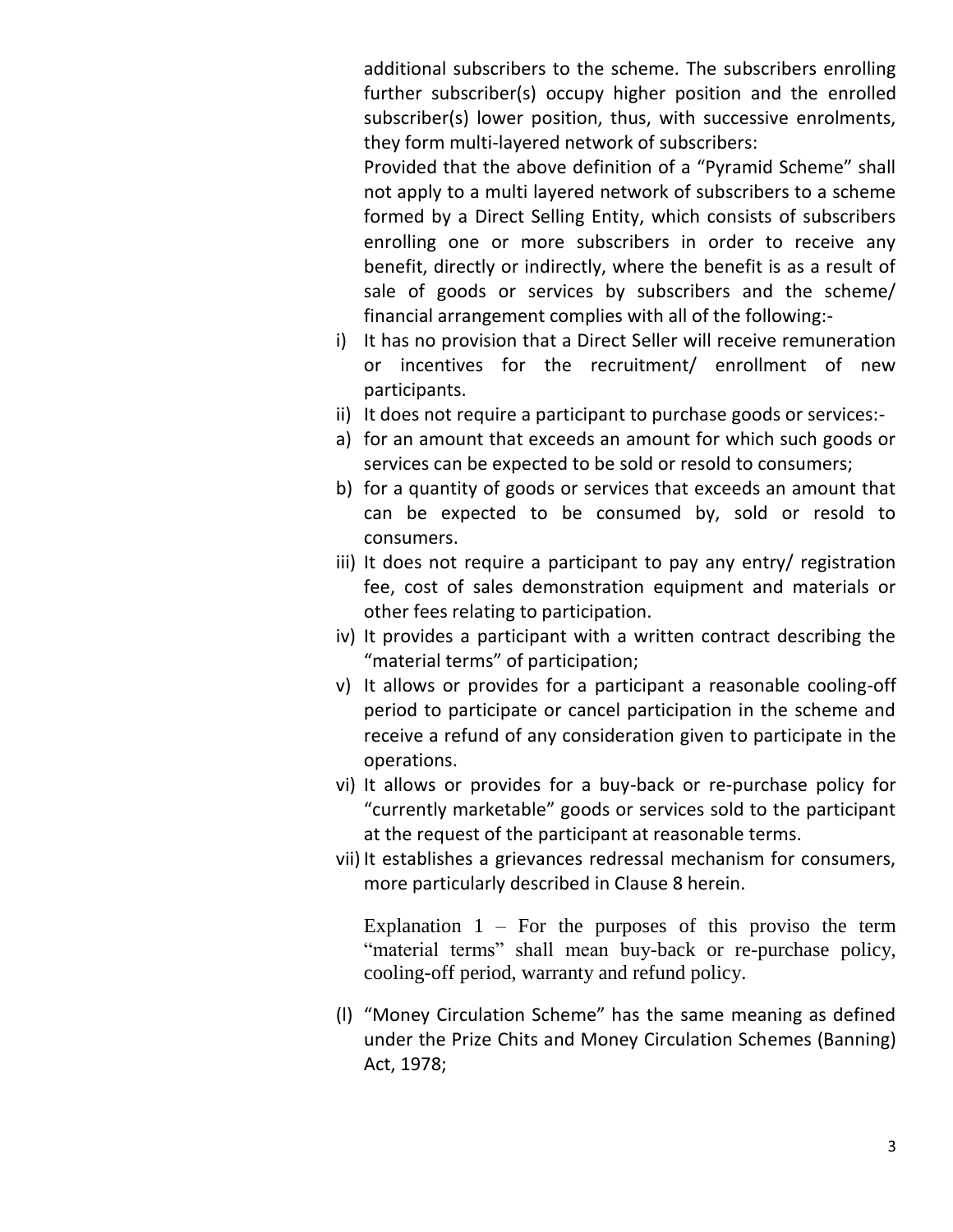- (m) "Remuneration System" means the system followed by the direct selling entity to compensate the direct seller which illustrates the mode of sharing of incentives, profits and commission, including financial and non-financial benefits, paid by the direct selling entity to the direct sellers, on a monthly or periodic or yearly basis or both, as the case may be. This system, for every Direct Selling entity, shall:
	- i) have no provision that a direct seller will receive remuneration from the recruitment to participate in such direct selling;
	- ii) ensure that direct sellers shall receive remuneration derived from the sale of goods or services;
	- iii) clearly disclose the method of calculation of remuneration.
	- (n) "State" includes a Union territory.

**Conditions for setting 3.** (1) Every Direct Selling entity intending to carry out direct selling **up of Direct Selling** business subsequent to the publication of the notification in the **Business :** Official Gazette, shall within 90 (ninety) days comply with the following set of conditions for the conduct of direct selling business; namely :- It shall,–

- (a) be a registered legal entity under the laws of India;
- (b) provide a mandatory orientation session to all prospective direct sellers providing fair and accurate information on all aspects of the direct selling operation, including but not limited to the remuneration system and expected remuneration for newly recruited direct sellers;
- (c) provide accurate and complete information to prospective and existing direct sellers concerning the reasonable amount of remuneration opportunity, and related rights and obligations;
- (d) pay all dues and make with holdings from direct sellers in a commercially reasonable manner;
- (e) notify and provide a full refund or buy-back guarantee to every direct seller on reasonable commercial terms which can be exercised within a period of 30 (thirty) days from the date of the distribution of the goods or services to the direct seller;
- (f) notify and provide to every direct seller a cooling-off period which entitles such direct seller to return any goods/ services purchased by the direct seller during the cooling-off period;
- (2) The promoter or key management personnel should not have been convicted of any criminal offence punishable with imprisonment in last 5 (five) years by any Court of competent jurisdiction;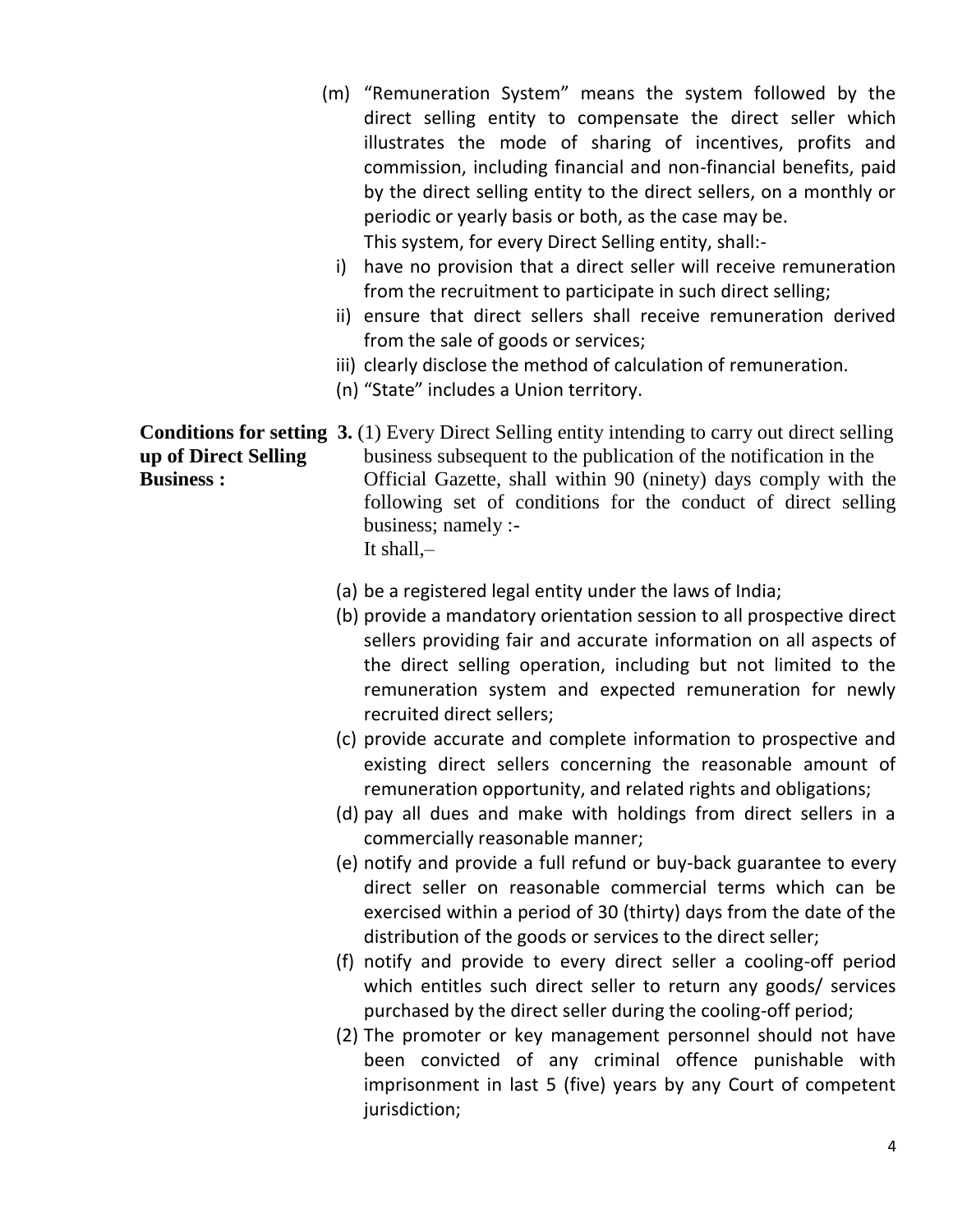- (3) It shall have an office with identified jurisdiction of its operation in the State to enable the consumers and direct seller to acquaint themselves with price of products, return or replacement of products and efficient delivery of goods and services, and post-sale redressal of grievances.
- **Conditions for 4**. (1) Every Direct Selling entity shall comply with the following **conduct of** conditions:-
- **Direct Selling** (a) It shall be the owner, holder, licensee of a trademark, service **Business** mark or any other identification mark which identifies the entity with the goods to be sold or supplies or services to be rendered.
	- (b) It shall issue proper identity document (s) to its Direct Sellers;
	- (c) It shall maintain proper records either manual or electronic of their business dealings, with complete details of their goods, services, terms of contract, price, income plan, details of direct sellers, including but not limited to enrolment, termination, active status, earning etc;
	- (2) Every Direct Selling entity shall maintain a "Register of Direct Sellers" wherein relevant details of each enrolled Direct Seller shall be updated and maintained;
	- (3) The details of Direct Sellers shall include and not be limited to verified proof of address, proof of identity and PAN;
	- (4) It shall maintain proper and updated website with all relevant details of the entity, contact information, its management, products, product information, product quality certificate, price, complete income plan, terms of contract with direct seller and complaint redressal mechanism for direct sellers and consumers. The website should have space for registering consumer complaints and should ensure that grievances are addressed within 45 (forty-five) days of making such complaints;
	- (5) It shall provide to all direct sellers their periodic account/ information concerning, as applicable, sales, purchases, details of earnings, commissions, bonus and other relevant data, in accordance with agreement with the direct sellers. All financial dues shall be paid and any withholding made in a commercially reasonable manner;
	- (6) It shall monitor the value of the purchases of all its Direct Sellers/ Distributors on a monthly basis and once the purchase value crosses the GST threshold; it must intimate the Direct Seller/ Distributor to pay the GST;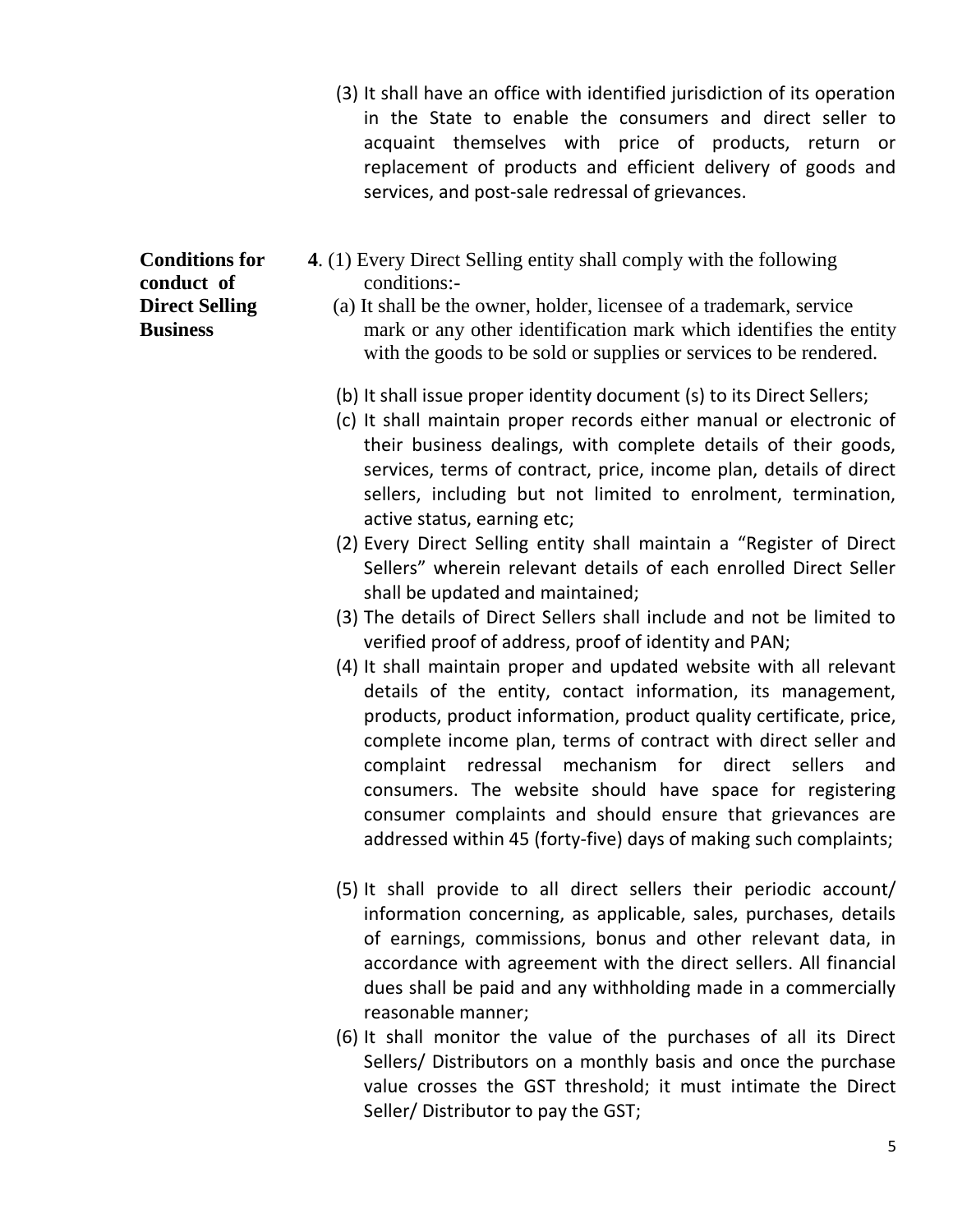- (7) A Direct Selling Entity shall not: -
- (i) use misleading, deceptive or unfair recruiting practices, including mis representation of actual or potential sales or earnings, in their interaction with prospective or existing direct sellers;
- (ii) make any factual representation to a prospective direct seller that cannot be verified or make any promise that cannot be fulfilled;
- (iii) present any advantages of direct selling to any prospective direct seller in a false or deceptive manner;
- (iv) make or cause, or permit to be made, any representation relating to its direct selling business, including remuneration system and agreement between itself and the direct seller, or to the goods or services being sold by itself or by the direct seller which false or misleading;
- (v) engage in, or cause or permit, any conduct that is misleading or likely to mislead with regard to any material particulars relating to its direct selling business, including remuneration system and agreement between itself and the direct seller, or to the goods or services being sold by itself or by the direct seller;
- (vi) use, or cause or permit to be used, fraud, coercion, harassment, or unconscionable or unlawful means in promoting its direct selling practice, including remuneration system and agreement between itself and the direct seller, or to the goods or services being sold by itself or by the direct seller;
- (vii) require its direct sellers to provide any benefit, including entry fees and renewal fees or to purchase any sales demonstration equipment or material in order to participate in its direct selling operations;
- (viii) provide any benefit to any person for the introduction or recruitment of one or more persons as direct sellers;
- (ix) require the direct sellers to pay any money by way of minimum monthly subscription or renewal charges;
- (8) Notwithstanding the distribution system adopted by a direct selling entity, the Direct Selling Entity shall be responsible for compliance of these Guidelines by any member of its network of direct selling, whether such member is appointed directly or indirectly by the Direct Selling Entity.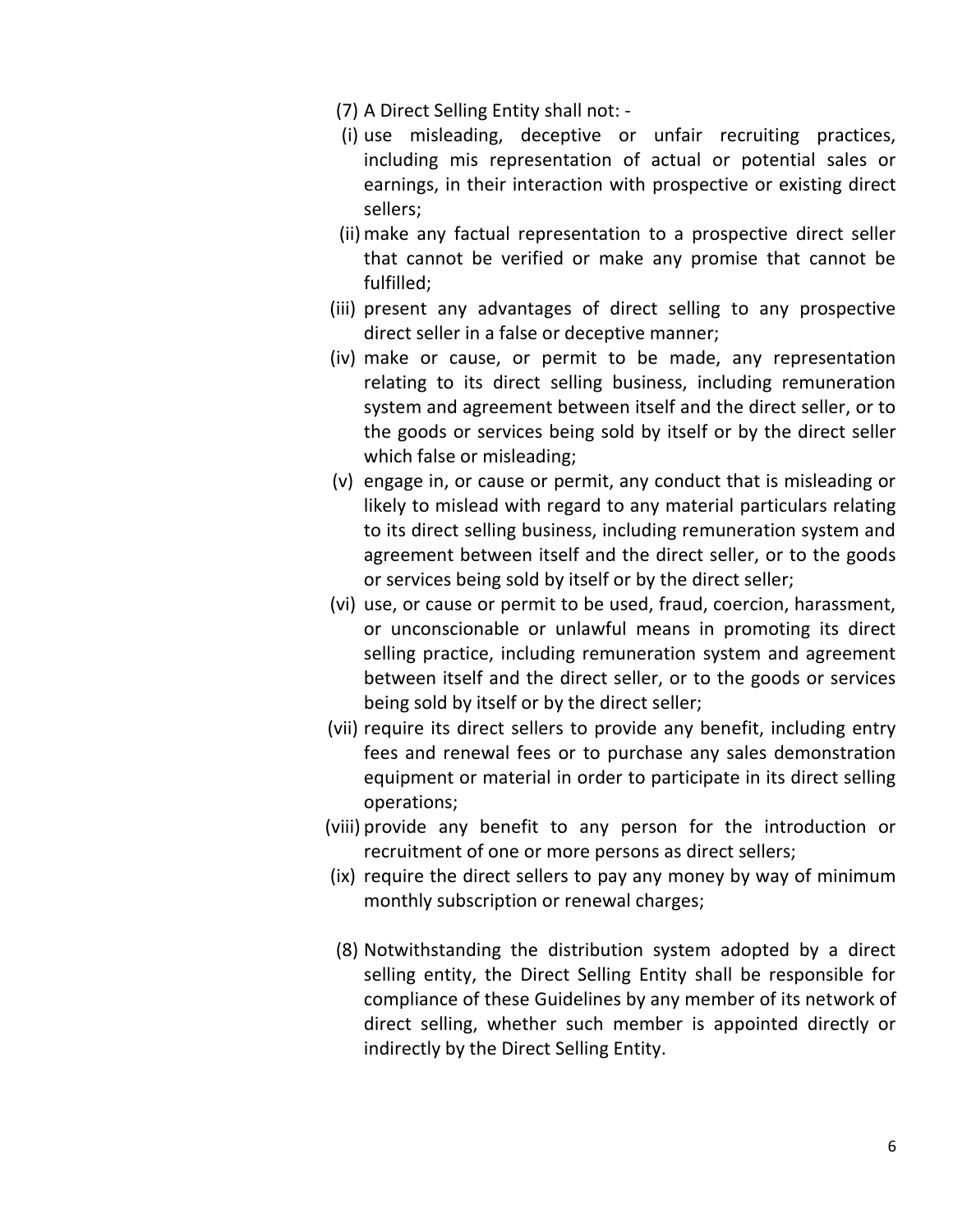**Direct Seller / Distributor** enrolment:

- **Conditions for Direct** 5. (1) Every Direct Selling Entity shall execute a contract agreement, **Selling Contract between** whether directly or indirectly, with Direct Sellers before
- **and Direct Selling Entity** (2) The Agreement shall be provided in a manner consistent with section 10 of the Indian Contract Act, 1872.
	- (3) In addition to the rights and obligations of parties to this agreement under these guidelines or any other law in force, parties shall have rights and obligations that are co-extensive with rights and obligations of parties under the Indian Contract Act, 1872.
	- (4) The agreement shall be made in writing, describing the material terms of participation and shall:-
	- (a) not compel or induce the direct seller to purchase goods or services in an amount that exceeds an amount that can be expected to be sold to consumers within a reasonable period of time;
	- (b) allow or provide the direct seller a reasonable cooling-off period in which to cancel participation and receive a refund for goods or services purchased;
	- (c) allow for the termination of contract, with reasonable notice, in such instances and on such terms where a direct seller is found to have made no sales of goods or services for a period of up to two years since the contract was entered into, or since the date of the last sale made by the direct seller;
	- (d) allow or provide for a buy-back or repurchase policy for currently marketable goods or services sold to the direct seller at the said direct seller's request at reasonable terms.
- **Certain obligations of** 6. (1) Direct Seller engaged in direct selling should carry their identity **Direct Sellers.** card and not visit the customer's premises without prior appointment/ approval.
	- (2) Direct Seller shall ; -
	- (a) at the initiation of a sales representation, without request, truthfully and clearly identify themselves, the identity of the direct selling entity, the nature if the goods or services sold and the purpose of the solicitation to the prospective consumer;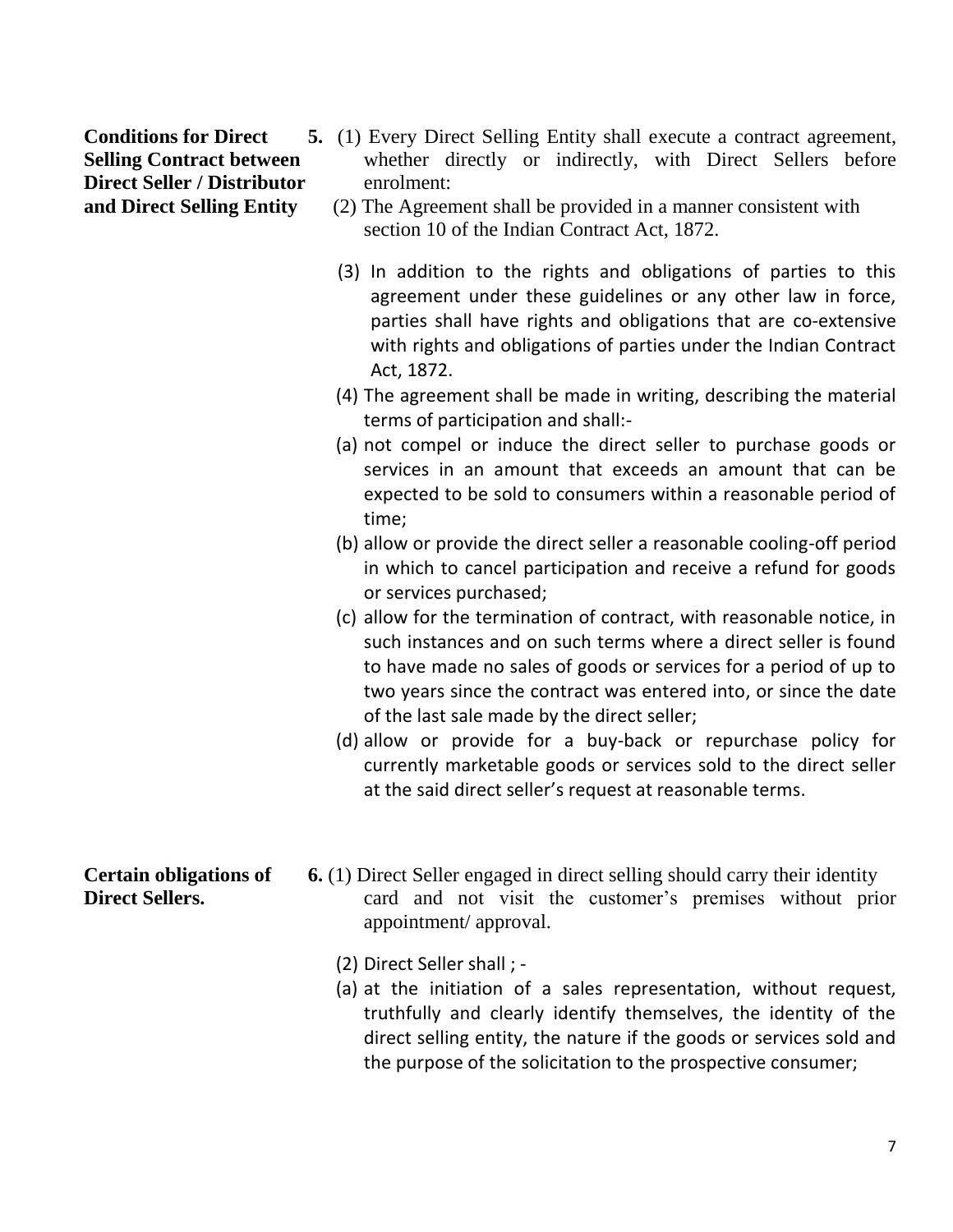- (b) offer a prospective consumer accurate and complete explanations and demonstrations of goods and services, prices, credit terms, terms of payment, return policies, terms of guarantee, after-sales service;
- (c) provide the following information to the prospect/ consumers at the time of sale, namely: -
- (i) name, address, registration number or enrollment number, identity proof and telephone number of the direct seller and details of direct selling entity;
- (ii) a description of the goods or services to be supplied;
- (iii) explain to the consumer about the goods return policy of the company in the details before the transaction;
- (iv) the order date, the total amount to be paid by the consumer along with the bill and receipt;
- (v) time and place for inspection of the sample and delivery of good;
- (vi) information of his/her rights to cancel the order and/ or to return the product in saleable condition and avail full refund on sums paid;
- (vii) details regarding the complaint redressal mechanism;
- (3) A direct seller shall keep proper book of accounts stating the details of the products, price, tax and the quantity and such other details in respect of the goods sold by him/her, in such form as per applicable law.
- (4) A direct seller shall not: -
- (a) use misleading, deceptive and/ or unfair trade practices;
- (b) use misleading, false, deceptive, and/ or unfair recruiting practices, including misrepresentation of actual or potential sales or earnings and advantages of Direct Selling to any prospective direct seller, in their interaction with prospective direct sellers;
- (c) make any factual representation to a prospective direct seller that cannot be verified or make promise that cannot be fulfilled;
- (d) present any advantages of Direct Selling to any prospective direct seller in a false and/ or a deceptive manner.
- (e) knowingly make, omit, engage, or cause, or permit to be made, any representation relating to the Direct Selling operation, including remuneration system and agreement between the Direct Selling entity and the direct seller, or the goods and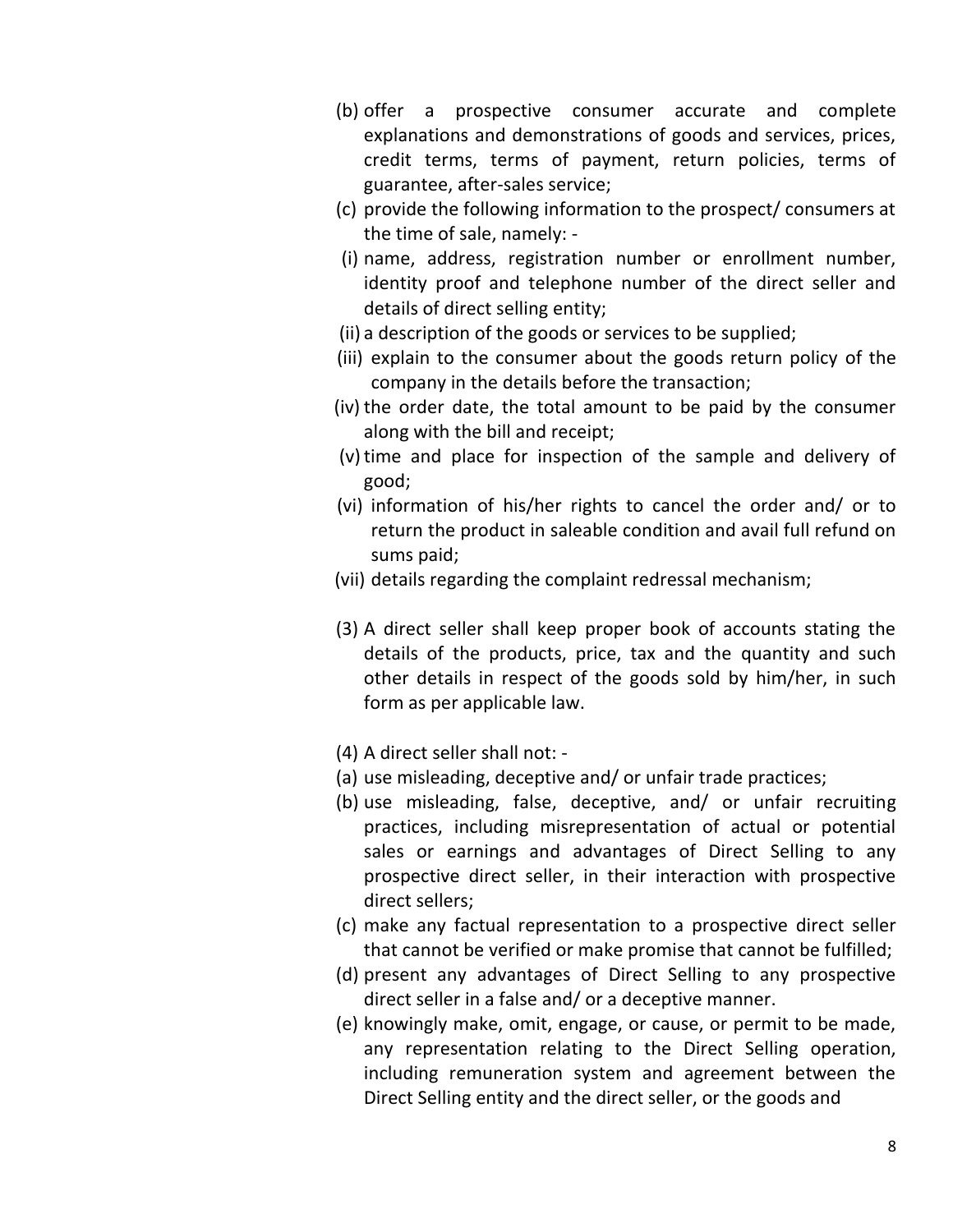services being sold by such direct seller which is false and/ or misleading;

- (f) require or encourage direct sellers recruited by the first mentioned direct seller to purchase goods and / or services in unreasonably large amounts;
- (g) provide any literature and / or training material not restricted to collateral issued by the Direct Selling entity, to a prospective and/ or existing direct sellers both within and outside the parent Direct Selling entity, which has not been approved by the parent Direct Selling entity;
- (h) require prospective or existing direct sellers to purchase any literature or training materials or sales demonstration equipment.
- **Relationship between** 7. (1) The relationship between Direct Selling entity and Direct Seller **Direct Selling Entity** shall be determined as per the written agreement between the **and Direct Seller.** parties which shall contain the rights and obligations that are expressly provided as conditions for the conduct of Direct Selling business as well as provide for the obligation of the direct selling entity and the direct seller in terms of these guidelines.
	- (2) All other rights and obligations shall be determined as per the express terms of written agreement between a Direct Selling entity and Direct Seller.
	- (3) The Direct Selling entity will be liable for grievances arising out of sale of products, services or business opportunity by its Direct Sellers.
	- (4) It will be the responsibility of the Direst Selling entity to monitor and control the practices/ methods adopted by the Direct Sellers.
- **Conduct for the 8.** (1) Direct Sellers and Direct Selling Entity shall take **Protection of consumer.** appropriate steps to ensure the protection of all private information provided by a consumer.
	- (2) Direct Sellers and Direct Selling Entity shall be guided by the provision of the Consumer Protection Act 1986.
	- (3) All complaints received over phone, email, website, post and walk-in should have a complaint number for tracing and tracking the complaint and record time taken for redressal.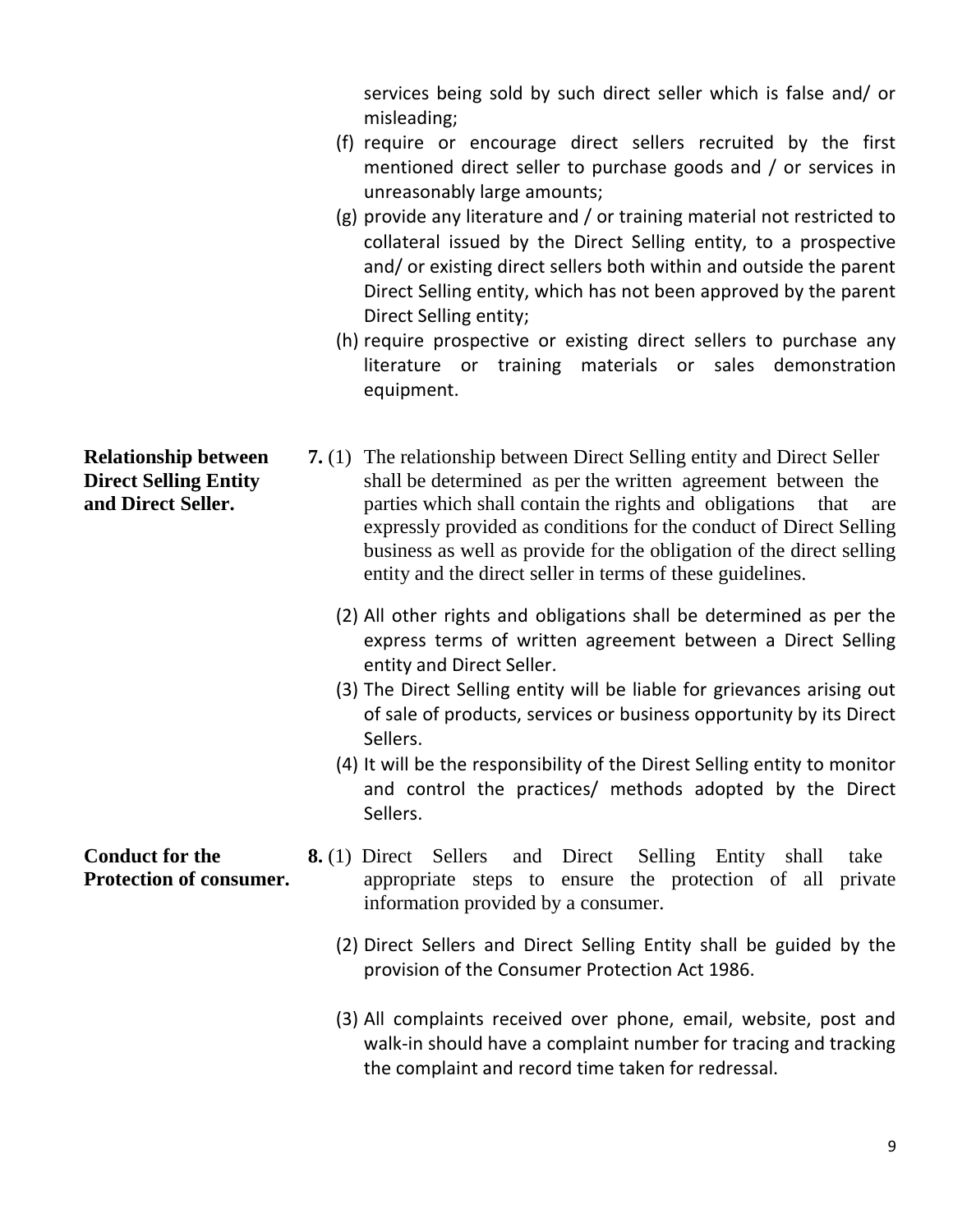- (4) Every Direct Selling company shall constitute a Grievances Redressal Committee whose composition, nature of responsibilities shall include but not limited to:
- (a) the Grievances Redressal Committee shall consist of at least three officers of the Direct Selling entity
- (b) the Grievances Redressal Committee shall address complaints and inform complainants of any action taken;
- (c) complaints may be made by any member of the general public against a Direct Seller of the Company or employee or any other officer of the entity;
- (d) all such grievances will be resolved directly by the Direct Selling Entity;
- (5) The direct selling entity shall provide information to the consumer upon purchase which shall contain :
- (a) the name of the purchaser and seller;
- (b) the delivery date of goods or services;
- (c) procedures for returning the goods; and
- (d) warranty of the goods and exchange/ replacement of goods in case of defect: Provided that no Direct Seller shall, in pursuance of a sale, make any claim that is not consistent with claims authorized by the Direct Selling Entity;
- (6) Any person who sells or offers for sale, including on an ecommerce platform/ marketplace, any product or service of a Direct Selling Entity must have prior written consent from the respective Direct Selling Entity in order to undertake or solicit such sale or other.

- **Prohibition of Pyramid 9.** (1) No person or entity shall promote a Pyramid Scheme, as defined **Scheme & Money** in sub-clause (K) of clause 2 or enroll any person to such scheme **Circulation Scheme** or participate in such arrangement in an any manner whatsoever in the garb of doing Direct Selling business;
	- (2) No person or entity will participate in Money Circulation Scheme, as defined in sub-clause (l) of clause 2 in the garb of Direct Selling of Business Opportunities.